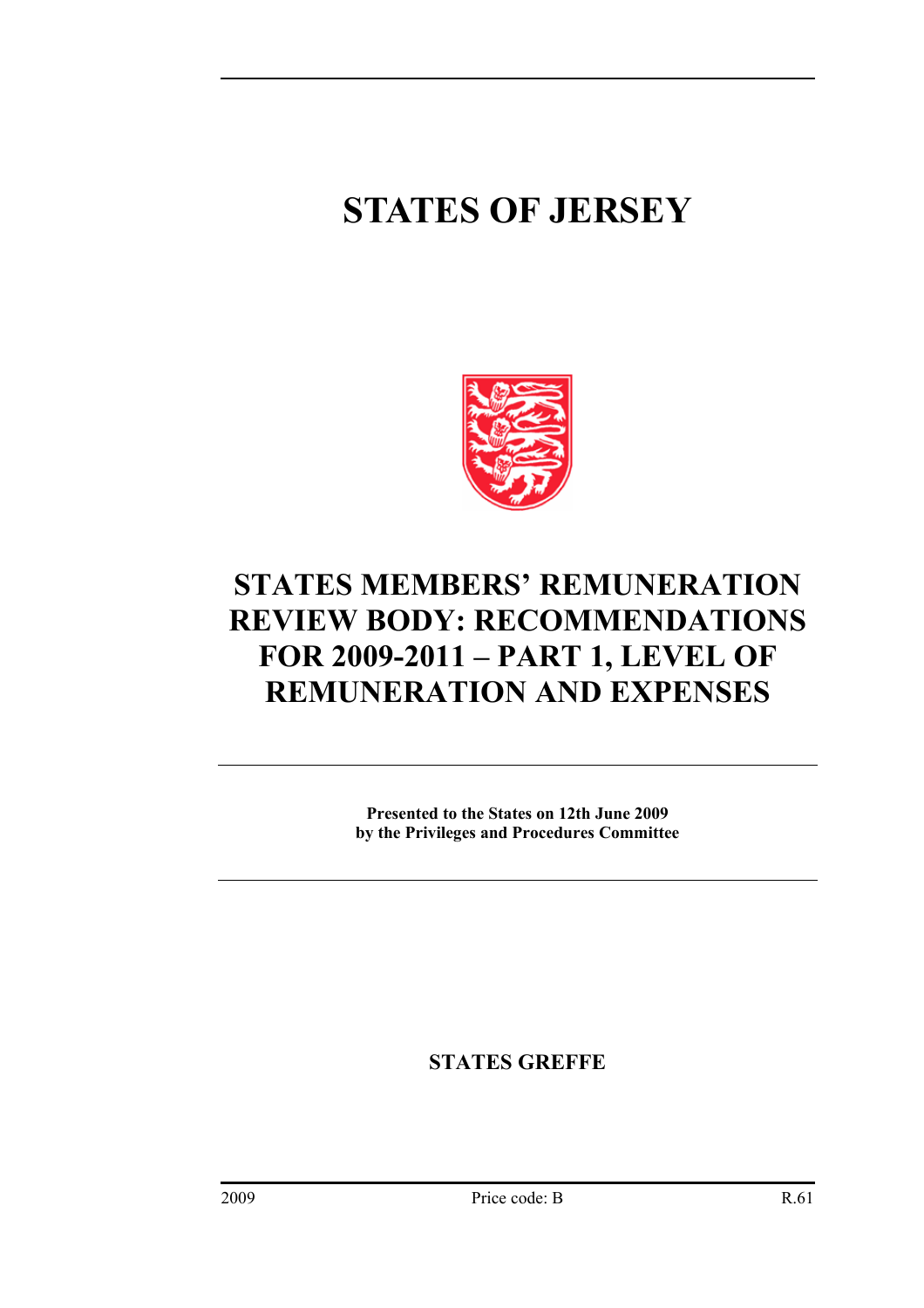#### **FOREWORD**

The Privileges and Procedures Committee is pleased to present to the States Part 1 of the recommendations of the States Members' Remuneration Review Body (SMRRB). The terms of reference of the SMRRB require it to present its recommendations to PPC which is then obliged to present them to the States.

As explained in the introduction to its report the SMRRB's recommendations are divided into 2 parts, Part 1 and Part 2 and, because of the difference in the method of implementation of the recommendations in the 2 parts, PPC is presenting the recommendations to the Assembly in 2 separate reports (for Part 2 see R.62/2009).

This report contains the Part 1 recommendations which relate entirely to the issue of the basic level of remuneration and expenses for States members for the period 2009 – 2011 although, as explained in the report, SMRRB has not yet finalised its recommendations for 2011 because of the current economic uncertainty.

In accordance with the procedures agreed by the States the recommendations in this Part 1 report will be implemented by default within one month of the date of presentation unless they are challenged by the lodging of a proposition and a subsequent debate.

The Privileges and Procedures Committee itself fully accepts and endorses the recommendations of the SMRRB and urges all members to do likewise. The Committee would, in particular, ask members to note that the SMRRB has drawn attention to the fact that the public sector pay year runs from 1st June each year whereas the remuneration for States members runs from 1st January. Comparisons between levels of public sector pay and members' pay have usually been undertaken on the basis of comparing the increase in members' remuneration with the figure for the public sector from the **previous** June. The Privileges and Procedures Committee therefore considers that a fair comparison on this occasion is between public sector pay that increased by 3.2% for the pay year 2008-2009 and the £1,000 interim increase in members' remuneration for 2009 (that has now been recommended by SMRRB as the final increase) which represents a 2.3% increase. The proposed one year pay freeze for both the public sector and for States members therefore applies only to the next pay year for both groups.

The Privileges and Procedures Committee would like to express its sincere gratitude to the 5 members of the Review Body for the work that they have done on an honorary basis on their task and for the very comprehensive way in which they approached it.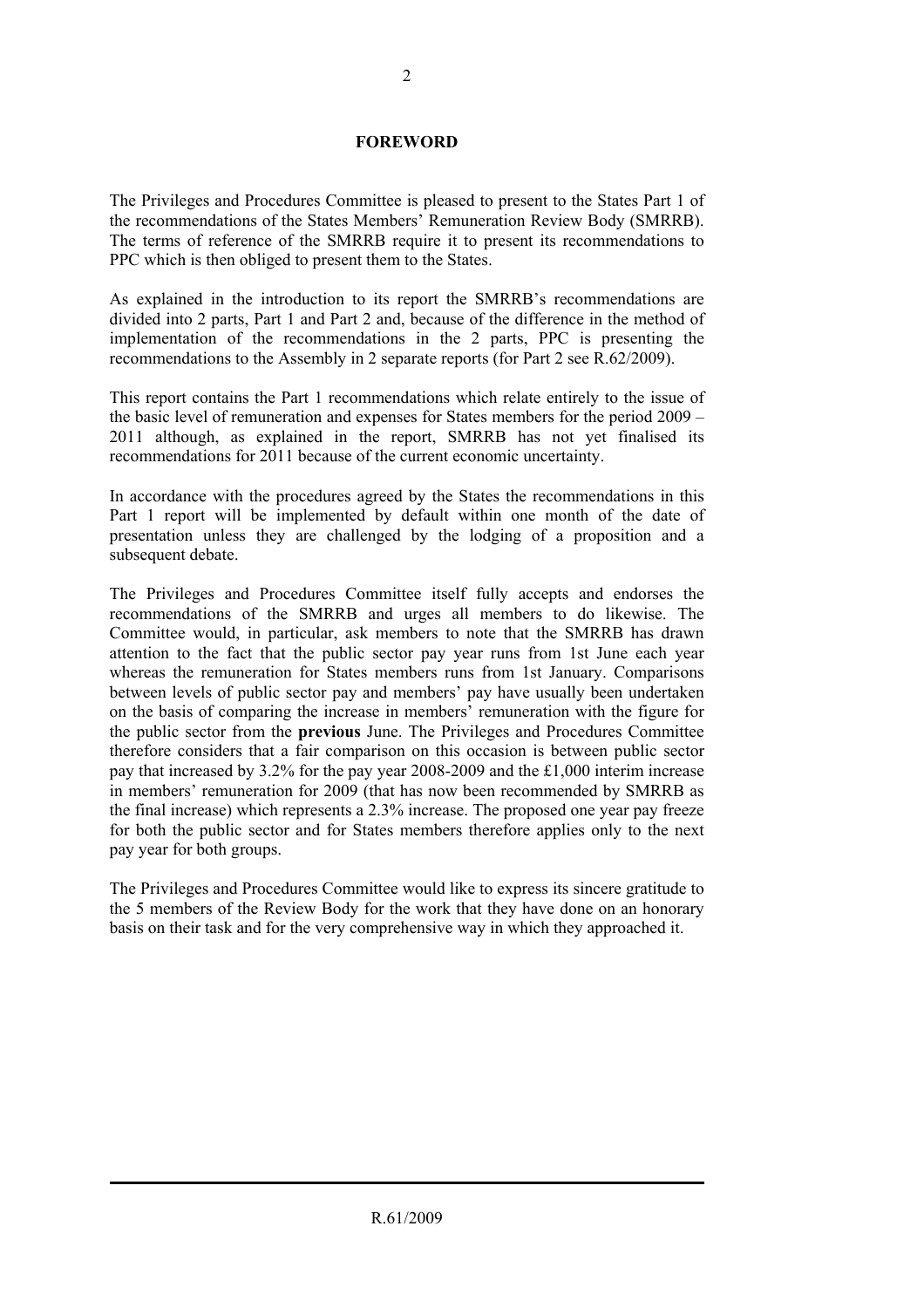# **STATES MEMBERS REMUNERATION REVIEW BODY**

3

# **RECOMMENDATIONS FOR 2009-2011 Part 1**

**May 2009** 

R.61/2009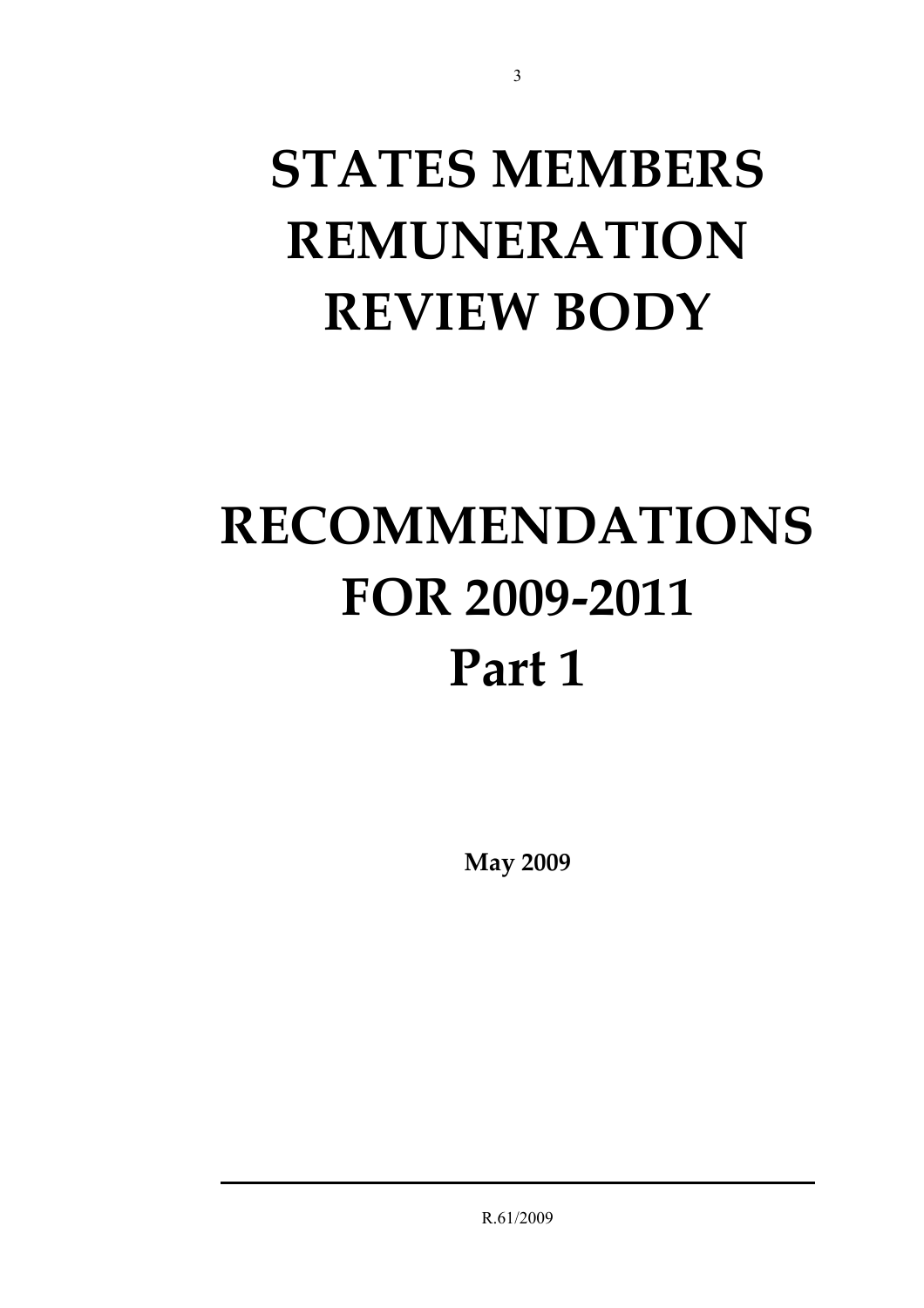### **Introduction**

The States Members Remuneration Review Body presents its recommendations to the Privileges and Procedures Committee in two parts.

**Part 1** deals with remuneration including expenses and **Part 2** deals with other matters which arose from its consultations and subsequent deliberations, particularly concerning the issue of pensions for States Members.

In accordance with the decision made by the States on 25<sup>th</sup> November 2003, unless any Member of the States pursues a debate on the recommendations on the actual level of remuneration in this **Part 1** within one month of the date of presentation to the States by the Privileges and Procedures Committee, the recommendations will be implemented as they stand.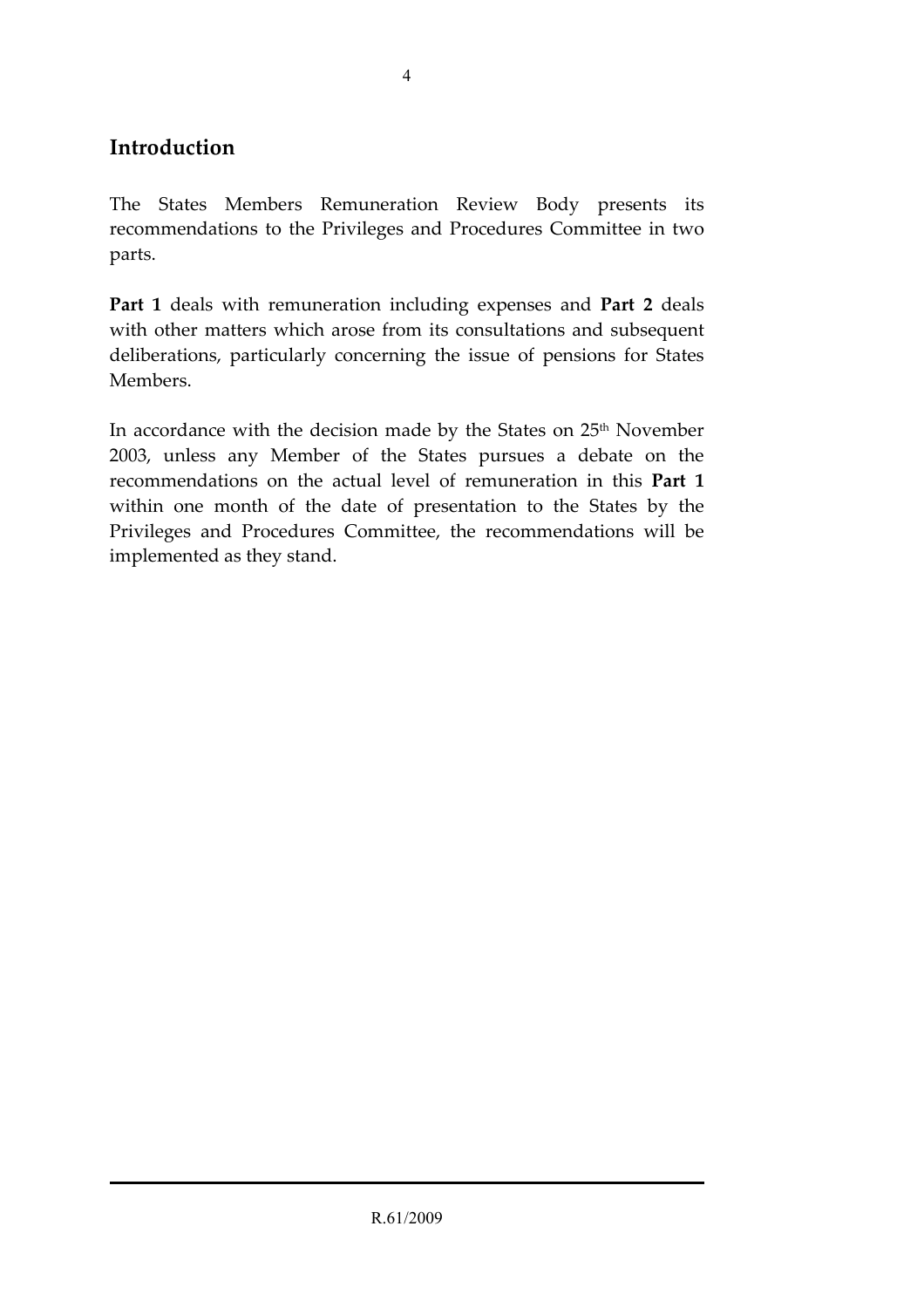# **Summary of conclusions and recommendations with regard to remuneration (including expenses)**

The Review Body is grateful for the substantial number of forthright and thoughtful opinions it received in response to its discussion document, and while its public hearings were not as well attended as the Review Body would have wished, the participants were able to put extended arguments which were helpful and informative.

On the basis of the responses we have received we conclude that the remuneration including expenses paid to States members remains such that nobody is likely to be precluded from serving by means of insufficient income, and that this level of remuneration should afford a reasonable standard of living to all States members.

Though the response to our discussion document was constructive and wide-ranging we were presented with no new evidence which showed conclusively that the current level of remuneration was materially too high or too low when viewed in the light of the above criteria.

Our recommendations seek to reflect two opposing considerations.

- When compared against local indices the remuneration of States members appears to have lost ground over the last three years and, while the prevailing economic situation might well inhibit any significant recovery in this position, the Review Body considers it responsible to seek to limit further such deterioration as far as it is reasonably possible to do so.
- Under its terms of reference the Review Body is obliged to consider the prevailing economic situation and representations received from both the Public and from some States members that States members' remuneration should be frozen for a year.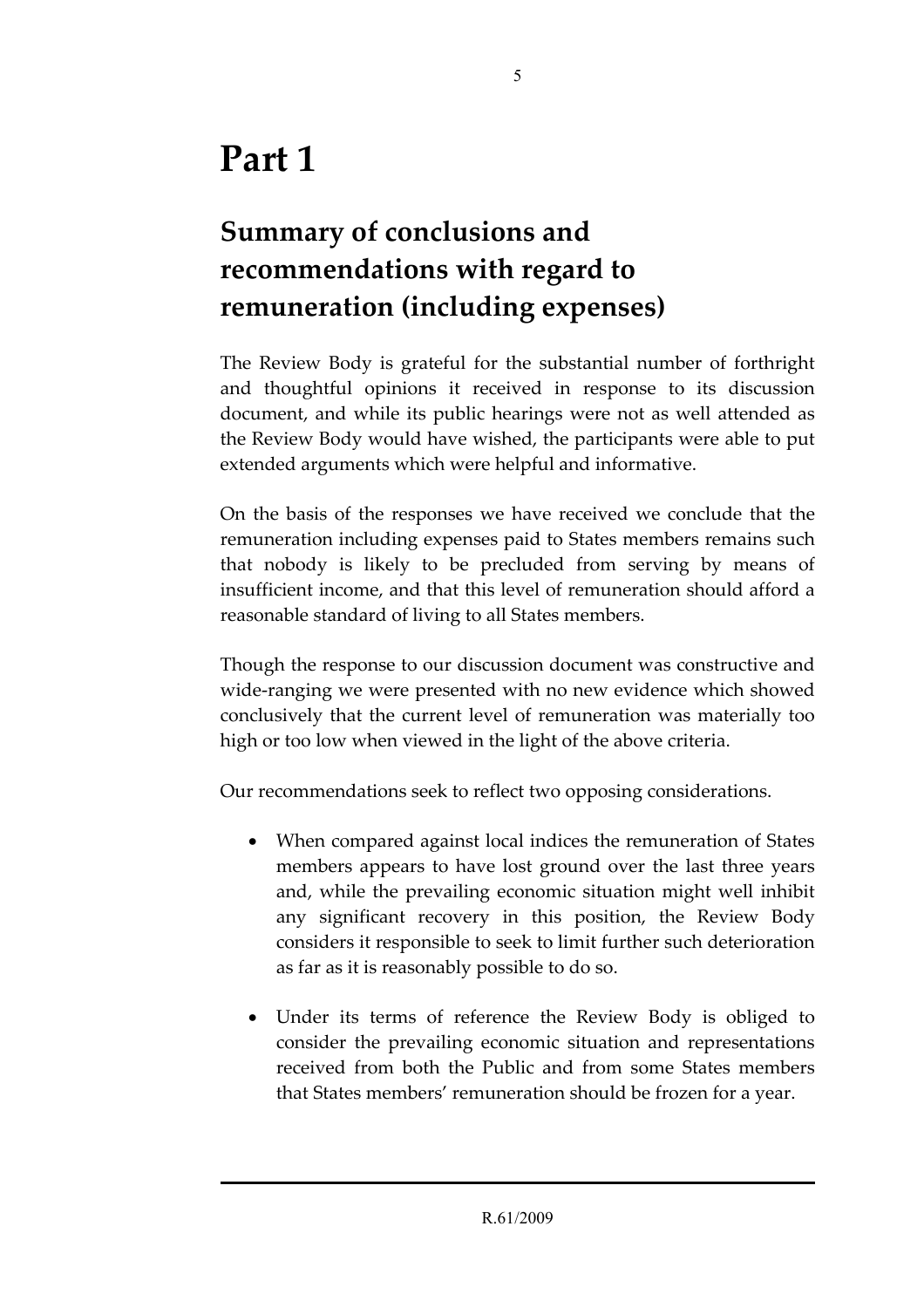The Review Body notes that the Council of Ministers proposes a freeze on all Public Sector pay for 2010 and in this context the Review Body understands the Public Sector pay year runs from the beginning of June 2009 to the end of May 2010.

**We recommend that the interim increase of £1,000 in remuneration, effective from 1st January 2009 and implemented then should be the final recommended figure in respect of this year.** 

**We recommend no increase in remuneration effective from 1st January 2010.** For clarity the States members pay year runs from January to December.

While our terms of reference would normally require us to make a recommendation for the three years 2009-2011 **we decline to make any recommendation in respect of 2011 at this stage**, preferring to reconsider the matter in May 2010 with a view to making a recommendation in respect of 2011 on the basis of the evidence we have so far collected when taken together with a review of the situation prevailing at that time.

**We recommend no increase in the current expense allowance of £3,650** and a continuance of the arrangement whereby States members may provide supporting evidence if total expenses are in excess of the above amount to the Comptroller if Income Tax and receive relief from income tax allowed accordingly.

We recommend the continuance of the arrangement by which the above remuneration including expenses is paid monthly in arrears, and the continuance of the system whereby the employer's element of any Social Security contribution is paid on behalf of States members where applicable.

We recommend that a States member should continue to be entitled to payment of salary and expenses for one month following the date by which he or she leaves office.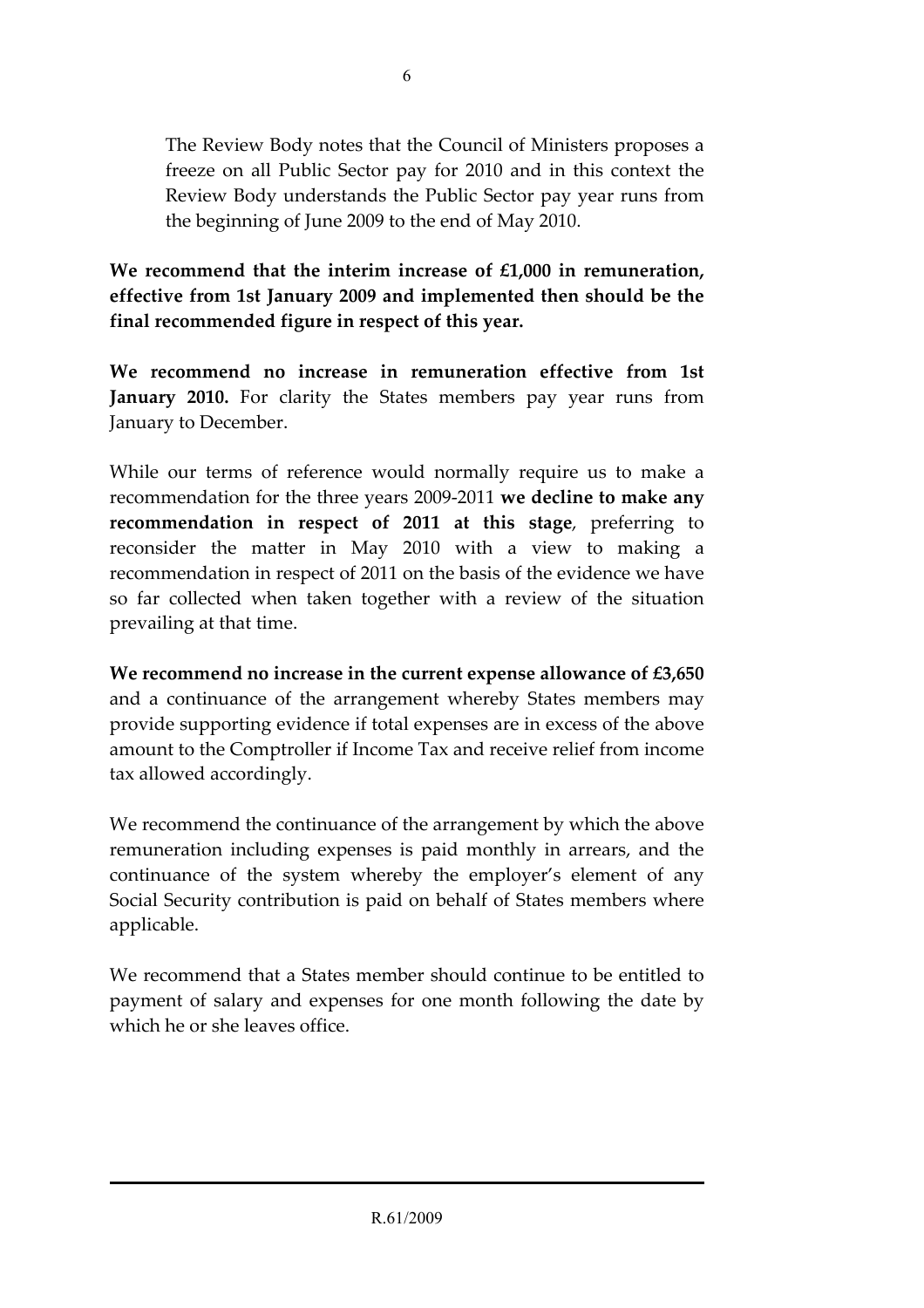## **Reasons for recommendations**

## **Treatment of Remuneration**

The Review Body is mindful of the opinion expressed at a meeting of the Privileges and Procedures Committee on 19th May 2005 that, in so far as it was possible to do so within its terms of reference, the Review Body should not allow the remuneration of States members to become eroded relative to other pay groups over time.

The Review Body acknowledges that such erosion has indeed occurred and, with some divergence of interpretation among its members as to which measures should be considered (for examples see page 10 of the discussion document), the extent to which the erosion might have applied over the last three years. The Review Body considers that, other things being equal, a significant increase in remuneration would be necessary over the 2009-2011 three year period to restore this lost ground.

#### **2009**

In making its recommendation in respect of 2009 before the start of that year the Review Body considered that an interim increase of £1,000 was the minimum amount that appeared reasonable despite the economic circumstances then prevailing. In recommending that this amount should now stand as the final recommendation for 2009 the Review Body has already taken into account the subsequent economic deterioration.

#### **2010**

The Review Body has taken into account of the prevailing economic situation together with the representations from the public and some States members (as required under its terms of reference) with regard to a pay freeze in 2010 and it so recommends in the reasonable expectation that this will not lead to any further relative disadvantage in respect of that single year.

#### **2011**

Having indicated above that the Review Body was minded to recommend a significant increase across the three years 2009-2011 on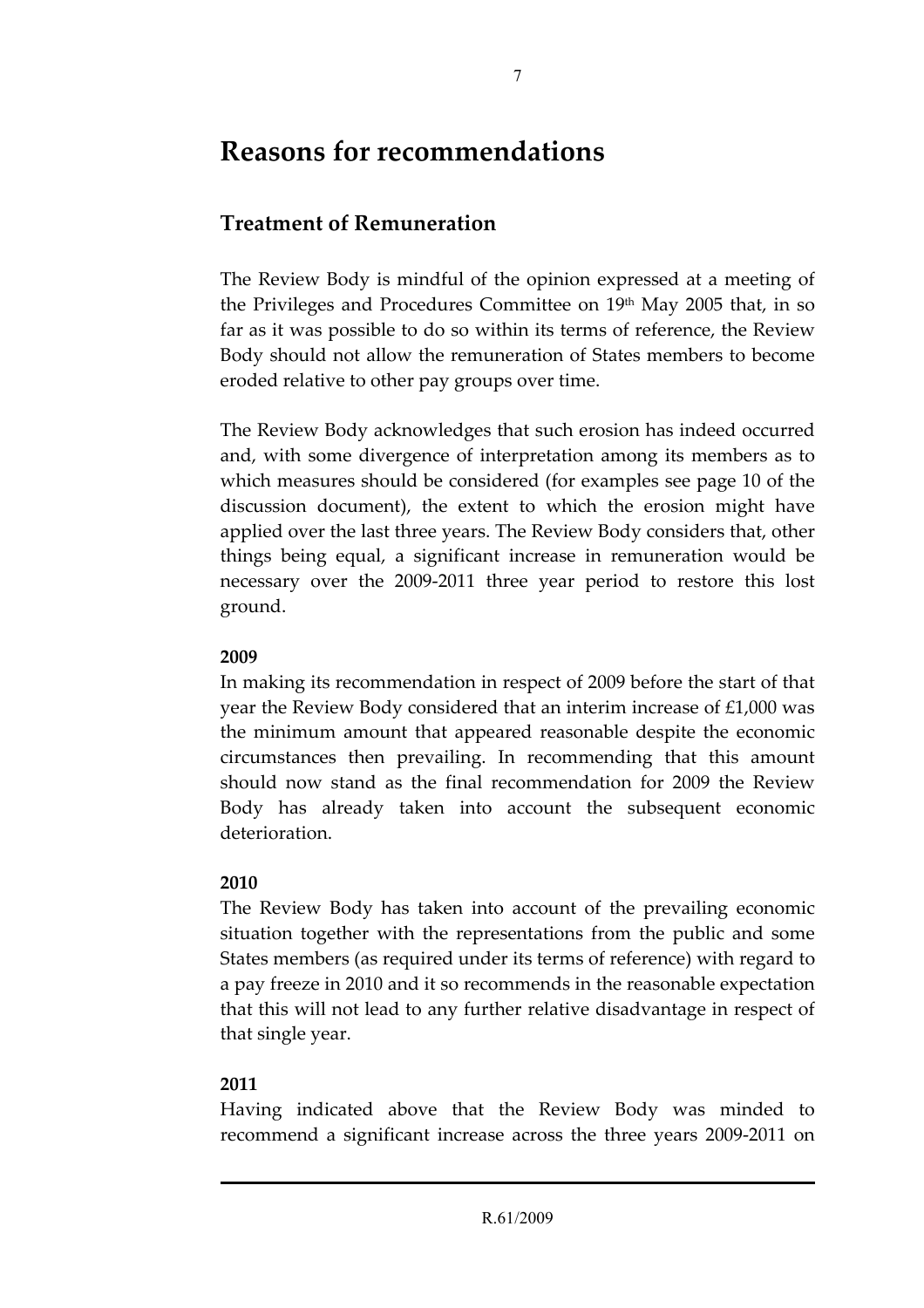the grounds that this would prevent further relative deterioration in States members remuneration since 2005, the Review Body found itself unable to discover any firm economic criteria upon which to base a recommendation for 2011, and it intends to postpone any recommendations in respect of 2011 until mid 2010.

## **Treatment of Expenses**

In its previous reports the Review Body recommended that the expenses then offered to States members should continue to match the level at which the Comptroller of Income Tax was prepared to accept such expenses without supporting evidence (£3,650).

The Review Body considers that expenses at this level are not excessive when the likely costs of diligent representation are taken into consideration. Whether or not States members refer to the necessary administration as "keeping an office" that is in effect what they are obliged to do, and the provision of such expenses may be seen as an indication to both the Public and to States members themselves that such costs will be anticipated and incurred.

Little new evidence was received in respect of the detailed nature of States Members expenses and the Review Body remained unable to discern any consistent pattern of expenses which was common to all States members, nor was there a significant number of representations to the effect that the level offered above was inadequate.

The Review Body therefore recommends that States members expenses should be retained at the current level at least until the end of 2010.

It is remains possible for States members to use a greater proportion of the remuneration for the settlement of expenses incurred in the course of their duties and to claim tax relief on the overall amount on submission of the necessary documentation in support of this tax return.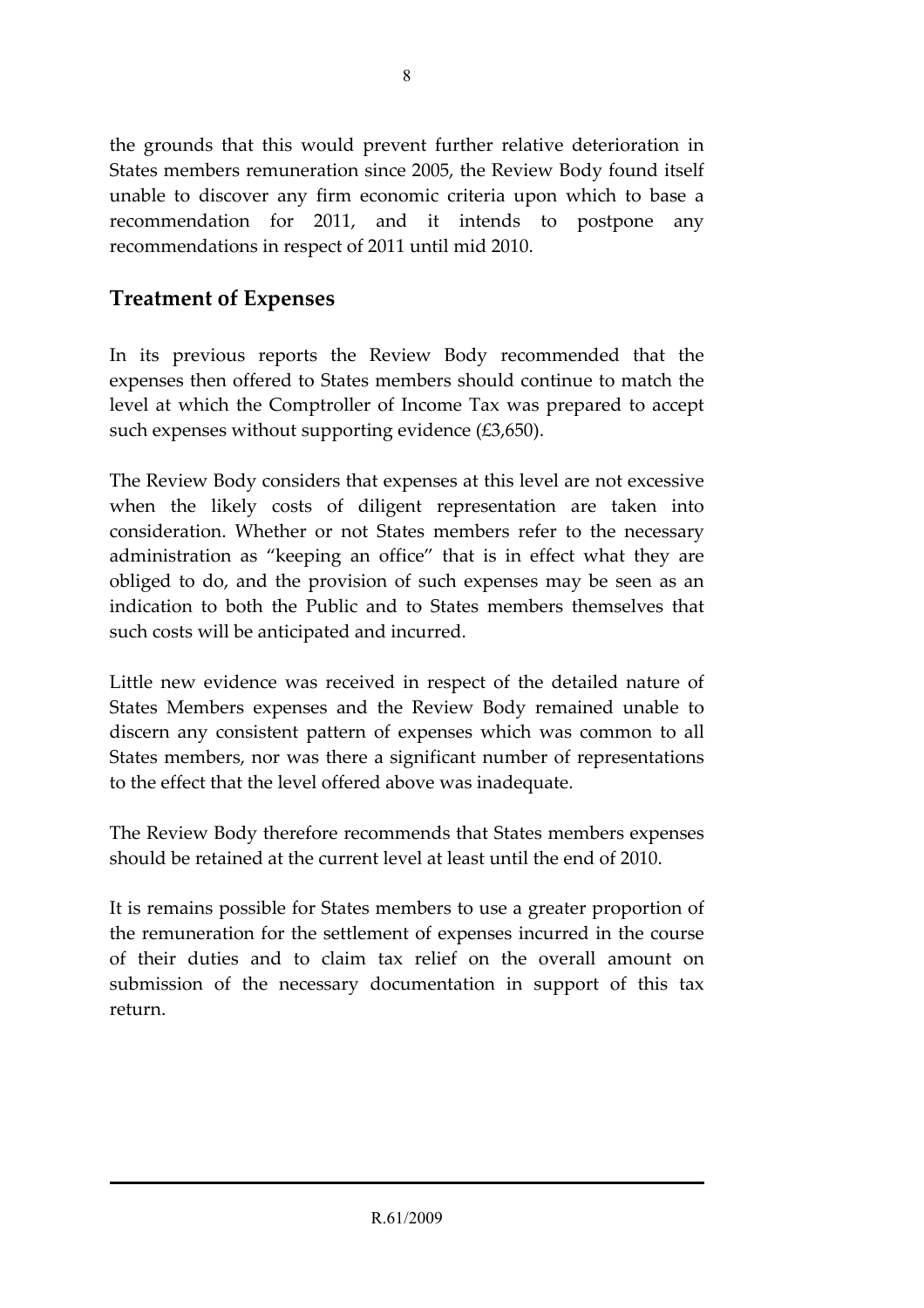### **Thanks**

The Review Body wishes to thank again all who responded to its discussion document and who attended the public meetings.

Thanks are also due to the Greffier of the States, Michael de la Haye, and his staff for their substantial practical help in supporting the activities of the Review Body.

Julian Rogers (Chairman) Brian Bullock Maurice Dubras Christopher Lakeman John Mills

29th May 2009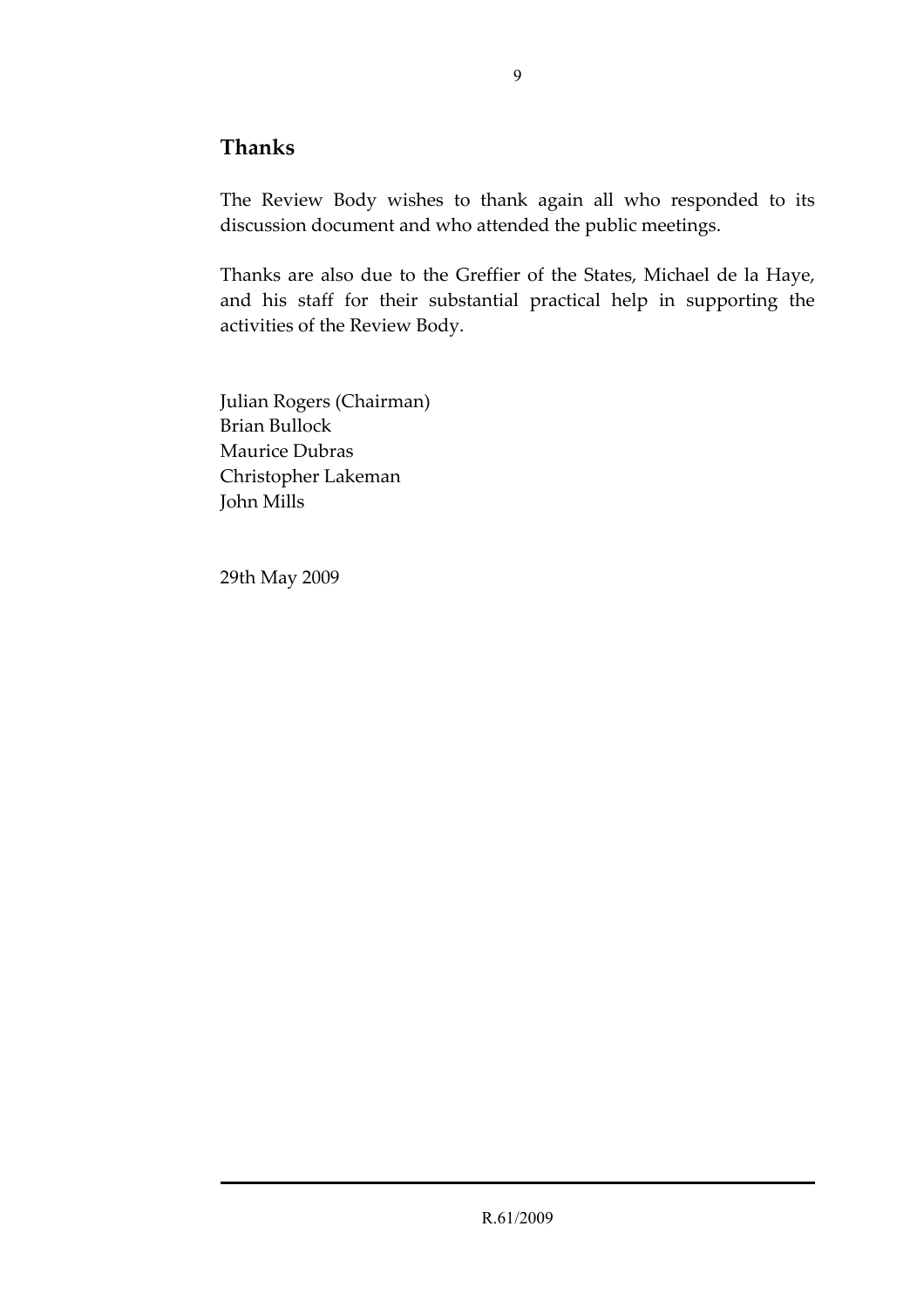#### **APPENDIX 1**

#### **SMRRB Terms of Reference**

The terms of reference of the Review Body are as follows –

 To make recommendations to the Privileges and Procedures Committee on any matters relating to the remuneration, allowances and benefits available to elected members of the States as it considers appropriate, following the holding of public hearings and the receipt of oral and written submissions from any persons, including members of the States, having taken account of any other matters that the Body considers to be relevant, and having taken particular account, but not being bound by, the following matters –

- (i) the principle that the level of remuneration available to elected members should be sufficient to ensure that no person should be precluded from serving as a member of the States by reason of insufficient income and that all elected members should be able to enjoy a reasonable standard of living, so that the broadest spectrum of persons are able to serve as members of the Assembly;
- (ii) the economic situation prevailing in Jersey at the time of determination and the budgetary restraints on the States of Jersey; and
- (iii) the States' inflation target, if any, for the period under review.